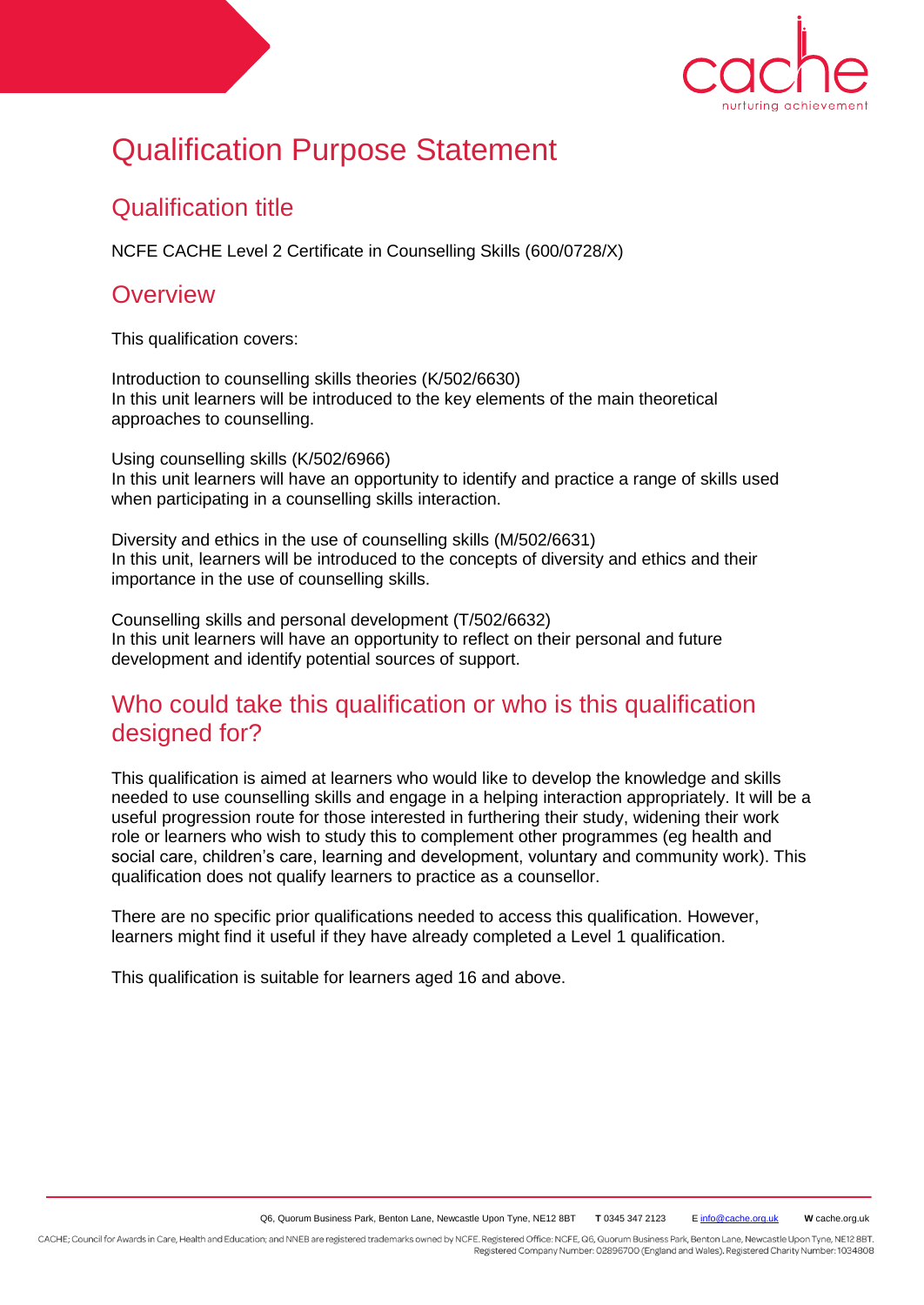

# What could this qualification lead to?

The purpose of this qualification is to support progression to further learning in the following areas:

Horizontal progression into, for example:

- Level 2 Certificate in Information, Advice or Guidance
- Level 2 Certificate for Working In the Health Sector
- Level 2 Certificate in Dementia Awareness
- Level 2 Certificate in Healthcare Support Services
- Level 2 Certificate in Mental Health Awareness
- Level 2 Certificate in Nutrition and Health
- Level 2 Certificate in Preparing to Work in Adult Social Care
- Level 2 Certificate in Principles of Working with Individuals with Learning Disabilities
- Level 2 Certificate in Understanding Dignity and Safeguarding in Adult Health and Social Care
- Level 2 Certificate in the Principles of End of Life Care
- Level 2 Diploma in Health and Social Care (Adults) for England

Vertical progression into, for example:

- Level 3 Award in Counselling Skills and Theory
- Level 3 NVQ Certificate in Advice and Guidance
- Level 3 Diploma in Counselling Skills
- Level 3 Award in the Awareness of the Mental Capacity Act 2005
- Level 3 Diploma in Health and Social Care (Adults) for England
- Level 3 Certificate in Preparing to Work in Adult Social Care
- Level 3 Certificate for Working in the Health Sector
- Level 3 Certificate in the Principles of End of Life Care
- Level 3 Certificate in Stroke Care Management
- Level 3 Diploma In Allied Health Profession Support

This qualification does not qualify learners to practice as a counsellor; however, it can support progression within employment for the following job roles and workers due to the transferable nature of counselling skills:

- Support Worker (Supported Living)
- Healthcare Support Service Worker
- Clinical Healthcare Support Worker
- Healthcare Assistant
- Mental Health Support Worker
- Mental Health Outreach Worker
- Substance Misuse Worker
- Information, Advice and Guidance Worker
- Health Education/Health Promotion Worker
- Care Assistants/Support Workers/Key Workers in residential settings
- Healthcare Assistants/Support Workers in community and primary care environments
- Healthcare Assistants/Support Workers in acute health environments